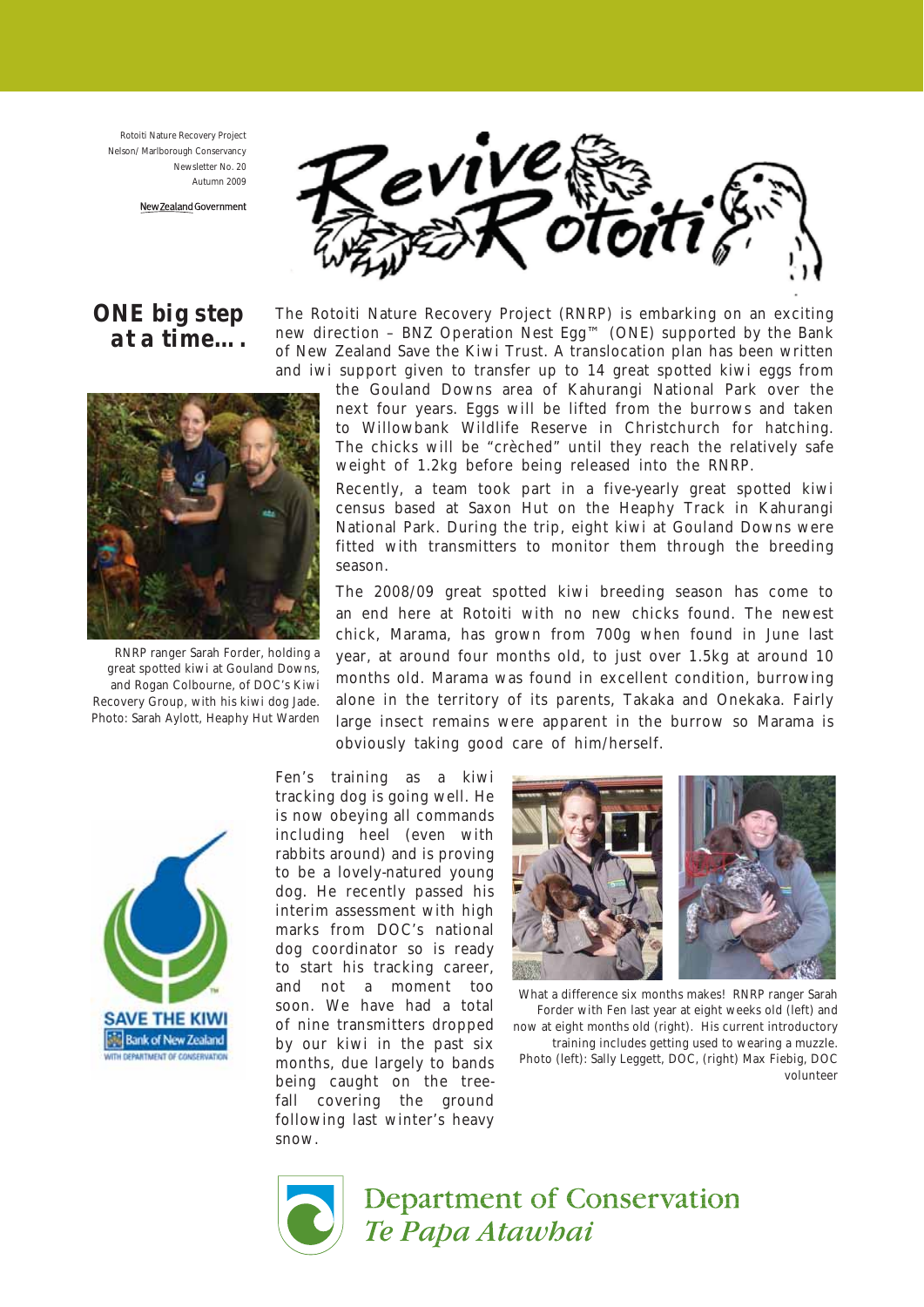#### RNRP: Strategic Plan 2008 – 2013

## Rodent control and tracking

The Rotoiti Nature Recovery Project is one of DOC's six 'mainland island' ecological restoration projects where science research and learning is the main focus. The Rotoiti Nature Recovery Project covers 5000 hectares of honeydew beech forest on the shores of Lake Rotoiti in the Nelson Lakes National Park.

The project's goals are to: • restore native biodiversity at Rotoiti.

- increase our knowledge of how to restore biodiversity
- nationally. •increase public support for ecological restoration. The project is assisted by Friends of Rotoiti volunteers who carry out pest control adjoining the project area.

## Beech mast in the making?

This plan sets out the focus and direction of the project for the next five years with an emphasis on science and learning. This strategy is available online in the publications section of our website - www.doc.govt.nz.

Rodent tracking tunnels were run in February within the original RNRP core site of 825 hectares and at the Rotoroa non-treatment site as part of the normal tracking tunnel cycle (run quarterly). Across the two sites, 340 tunnels were set out with a centrally-inked card and end-baited with peanut butter for the night. Tracking rates for



rodents were consistently very low at all sites with the tracking rate in the RNRP core area at 2% for rats and for mice.

Considering there is no rat control currently within the RNRP core, this suggests there are times within the local forest cycle when rodent numbers are naturally very low. This may be due to a lack of beech seed food since 2006. The tracking rates are likely to dramatically increase with the predicted large beech mast between March and June 2009. RNRP staff have noticed an increase in smaller birds within the core area including tomtits, fantails, robins and riflemen which could indicate a reduction in competition pressure and predation pressure on these birds from rodents.

The rat toxin trial using "Ratabate" (active ingredient diphacinone) which was set to go in March has been postponed following February's low rattracking tunnel results. This is now scheduled to take place in spring to counter a predicted rodent boom (tracking higher than 15%). Meanwhile the RNRP staff, volunteers and trainee rangers have all been putting in time to clear the remaining wind and snow falls in preparation for the trial.

In October 2008 biodiversity rangers in the RNRP noted that the three beech species found in the project area were in heavy flower. Further observations in March suggest that we are looking at a heavy seeding (mast) year for all three species.



Is that a landed UFO? No, just one of the 40 seed trays used to measure the amount of seed produced by the beech trees.

The seeding of red beech (Nothofagus fusca), silver beech (Nothofagus menziesii) and black/mountain beech (Nothofagus solandrii) are major drivers of the energy cycles and food webs of the native beech forest. Beech seeding can encourage the breeding of several of the parrot species (kaka and kakariki), but unfortunately can also support breeding of rodents to plague levels.

In early March, seed collection bags were put out on 20 seed trays within the RNRP and 20 seed trays at the Rotoroa nontreatment site. The bags will be in place until the end of June. The seed from these trays will be dried, sorted by species and tested for viability. This information will help us to predict the scale of the mast and the likely impact on native and pest species in the RNRP for 2009-2010. This information also feeds into national data sets to help researchers gain a better understanding of the ecology of beech forests. The last full mast was in 2000, with a partial mast in 2006 with red and silver beech seeding.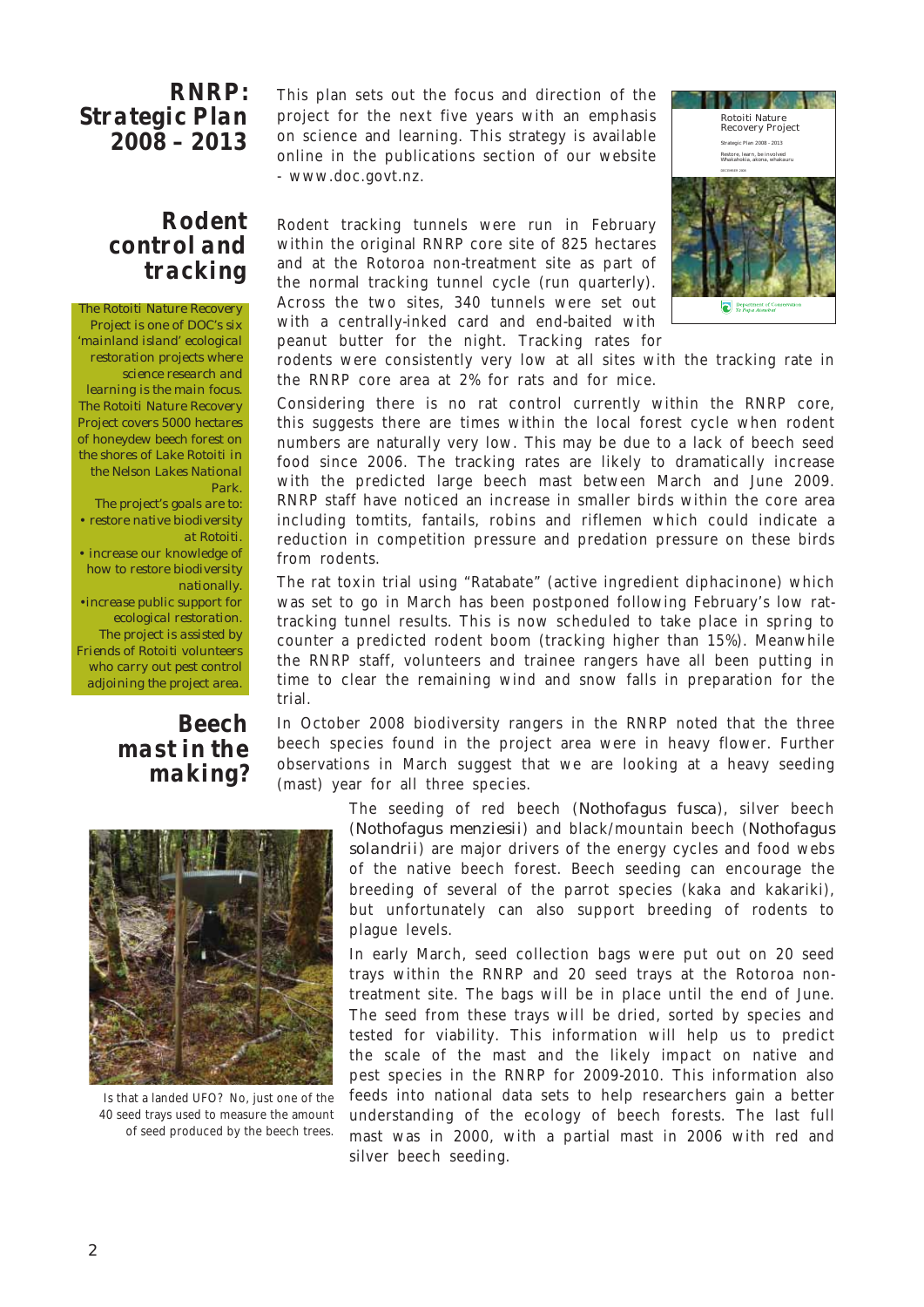# Stoat update

Stoat captures for the year to date have been extremely low with only 89 stoats caught since July last year. That's lower than the typical monthly totals for December and January in previous years.



While catching fewer stoats seems like a good thing, the RNRP have also recorded a higher than typical stoat tracking percentage rate of 8% in February along outer perimeter tracking lines (Big Bush). This could possibly highlight the need for a change of bait type, or it could possibly be due to the traps springing off before capturing the stoat causing stoats to become "trap shy". No tracks were recorded in the RNRP core area and by comparison, the Rotoroa non-treatment area was considerably higher at 34%.

#### Thanks for the helping hands

The RNRP DOC 200 traps roll out continues. In late March we had the help of 17 trainee rangers and managed to get the remaining St Arnaud range traps deployed (every second trap replaced with a DOC200).



RNRP ranger Anne Brow supervises trainee rangers James and Shannon along the top of the St Arnaud Range. Photo: Anya (trainee ranger)

The trainees were flown to the top of the range to carry and deploy DOC traps and carry out the replaced trap - they did an awesome job. All seven groups then made their way to various campsites for the night to undertake a pilot "kiwi call" listening survey. Groups were stationed from the St Arnaud Range Track to Lakehead Hut (from just below the bush line to the lake edge). We were blessed with ideal call count weather i.e. no wind and no moon. All the groups sat out in their sleeping bags and listened to the night sounds from 8pm to midnight. About half of the groups heard at least one kiwi and with our relatively small population we were pleased with the results. These kiwi call counts are done every five years or so as a way of monitoring population change.